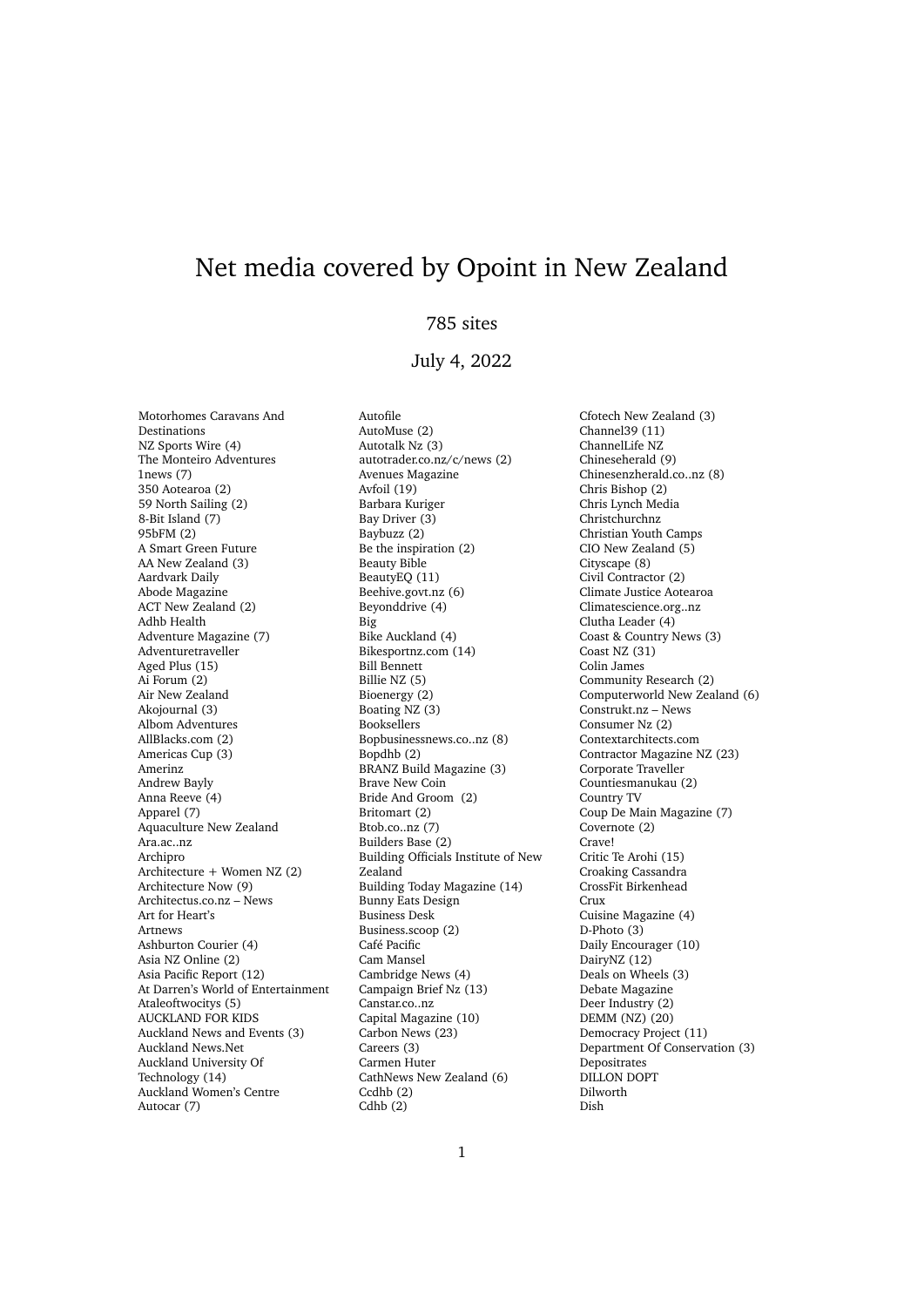Diversions Dominion Post (11) Drinksbiz Magazine Drivelife (22) Driven (7) Drivesouth (7) Dunedin.govt.nz (2) E Commerce News E-Tangata EastLife (7) Easy Freight Eat It Auckland ECO New Zealand (2) Education Aotearoa (4) Education New Zealand (4) Education Review Office (5) Eminetra New Zealand (8) Employment Today HR Solutions Engineering New Zealand (3) Ensemble (5) Entrustnz Environment Canterbury (2) Epluribus (5) Equestrian Sports New Zealand (13) Evening Report (5) Eventfinda  $NZ(2)$ Evimero Life Evs Beyond Expedia (21) Explosion Network (11) Export and Trade Handbook (3) Exporter Today (27) Extinction Rebellion New Zealand (3) EyeContact Family Times Farm Trader (8) Farmers Weekly (3) Farmlands (2) Fashion Quarterly (18) Fashionunited.nz (9) FashioNZ (27) Federated Farmers of New Zealand (3) Feds News (41) Femme Fitness & Lifestyle (18) Fennec & Friends (5) Fgc.org..nz (42) Filipino Migrant News (5) FILM DIAGNOSTIC Financial Market Authority First Union (8) Fishing (4) Flava (8) Flicks.co..nz (40) Fmcg Business (8) Focus Magazine NZ (4) Fonterra Food + Beverage Technology (13) Food and wine (2) Food New Zealand Food To Love (2) For the Love of Travel (5)

ForeignAffairs.co..nz (27) Forest and Bird (2) Forest Owners Association (2) Franchise New Zealand (2) Fresh (6) Friday Offcuts Ftd Magazine (3) Fuseworks FutureFive NZ (2) Gamejunkie Nz Gameplanet (6) Gay Express (10) GE Free New Zealand (2) Geekery Geekzone Gekkannz (2) General Aviation Advocacy group of New Zealand Generation Zero GeoNet George FM (2) Getfrank Gisborne Herald (7) Global reverie online. Go Gardening (5) Golfer Pacific (6) Good Magazine NZ (8) Good Rally Good Returns (16) Grape to Glass (2) Greater Auckland Green Greymouth Star (22) Guardian online Guide2.co..nz (12) Habitat by Resene (5) Happy Mum Happy Child Harness Racing New Zealand (5) Hauoratairawhiti (2) Haven Headway Heart Of The City (61) HeliOps & Frontline Magazine Her World.co..nz (6) Heritage New Zealand (2) High Tea with Dragons Hinz.org..nz Hire Industry Association of NZ Hokonui (4) HOME Magazine NZ (4) Homegrown Kitchen Homepaddock Homes To Love Homes.co..nz Homestyler (4) Hon Simon Bridges Horse And Pony Magazine Horse Talk (7) Horticulture New Zealand (4) Hospitality Business (7) Hotel Magazine (5) Houzz New Zealand

HRM Newzealand (5) Hrnz (3) Huggies (2) Huttvalleydhb (2) Ian McKelvie Idealog (6) Images Magazine (2) Inclean New Zealand (6) Indian Newslink (36) Indian Weekender (23) Infonews.co..nz (98) Informedinvestor.co..nz Infrastructure New Zealand (10) Inland Revenue (2) Inside Government NZ (17) Inside Retail – New Zealand (48) Inside3dp Institute of Public Administration New Zealand Insurance Business NZ (7) Interest.co..nz (19) Interface Magazine Investment News – NZ (2) iod.org..nz Irrigation New Zealand (2) Istart (8) It Brief It Professionals New Zealand (2) Jarden (2) Jasmax.com – News Jess-molina Jetmag Joelle Thomson (8) Journey to health (2) Judith Collins Kaniva Pacific NZ Kaniva Tonga (8) Kapiti Coast District Council Kasiastanicich Katenz (7) Keeping Up With Nz (5) Kid  $Spot(5)$ Kiwi Families (3) Kiwi Gardener Magazine (2) Kiwi Kids News (7) Kiwi Wealth (6) Kiwibank Kiwiblog Kiwigarage (4) Kiwireviews Koru-cottage (2) Kuk Punjabi Samachar (8) Lakes Weekly Bulletin (2) Lakesdhb (2) Landlords Landscape architecture aotearoa (3) Latest News Te Pūkenga (3) Latitude Magazine (5) Lauraine Jacobs (2) LawTalk (5) Lazy Susan Let's Travel Magazine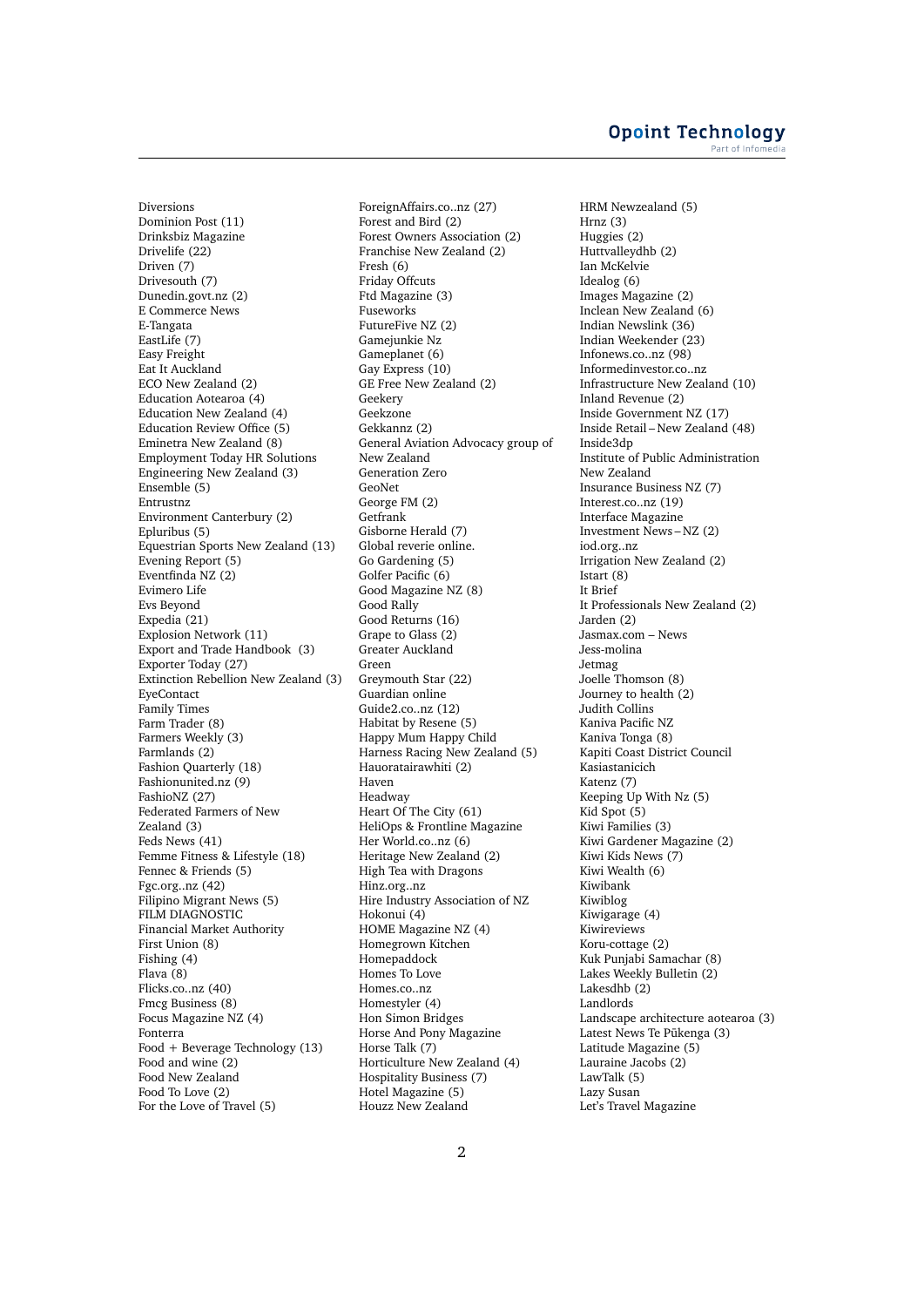Letterboxd (3) Lianza (3) Lifestyle Block (43) Lincoln University Lisasaurus Liturgy Live Sail Die LiveNews.co..nz (7) Living Library (6) Local Government Magazine (7) Local Heart, Global Soul Local Matters (13) Logan Dodds Louise Upston (3) Love Racing (3) Lucire (48) M2 magazine (24) M2 woman (22) Macnzmark MAD Daily (4) Mad Daily Newzealand Magazines Today (18) Magic NZ (4) Mai FM (17) Management (2) Manawatu Standard (8) Mangawhai Focus (2) Manual Magazine (7) Manufacturingnz Maori Television (4) Marketing Association New Zealand (2) Mary Holm (40) Massey University (6) Massive Magazine (4) Maynardmarks.co.nz – News Media – Ignite Architects Media Works Medsafe Meeting Newz (11) Mental Health (2) Mermaidmary Metro Magazine NZ (31) Metropol<sup>(8)</sup> Midcentraldhb Miloandmitzy Mind Food (11) Mindfulmoney.nz (5) Ministry of Business Innovation and Employment (2) Ministry of Health Ministry of Justice (3) Miss FQ (4) Mlhoustonmagazine (7) Money Blog More Fm (10) Mortgagerates (2) Motor Equipment News (20) Motoringnz (2) Mountain Scene (14) Movie Gainz (6) Mpages.co..nz

MPI | NZ Government (2) MSN New Zealand (26) Multi Media Magazines Music of Sound My Wedding Magazine (3) Nadia Lim (4) National (15) National Business Review (62) Neighbourly Nelson Mail (18) Nesi (3) Netball New Zealand (2) Neuseeland News (2) New Plymouth District Council (2) New Southern Sky (2) New Zealand Adviser New Zealand Books (7) New Zealand Company Vehicle (5) New Zealand Cricket (4) New Zealand Doctor (12) New Zealand Exchange New Zealand Geographic (6) New Zealand Hardware Journal (33) New Zealand Immigration (2) New Zealand Institute of Architects New Zealand Labour Party (3) New Zealand Logger (2) New Zealand Marketing Magazine (6) New Zealand Medical Association (3) New Zealand Mountain Biker New Zealand Parliament New Zealand Red Cross New Zealand Reseller News (4) New Zealand Science Teacher New Zealand Star New Zealand Trade & Enterprise New Zealand Weddings Magazine (7) New Zealand Wine NewLaw Newmarket (8) News Room (22) Newshub (12) NewsTalk ZB (57) NewsViews (7) Newswire NZ (2) Niwa (3) Nmdhb (2) No Minister No Right Turn North & South Magazine North Canterbury News (5) Northlanddhb (2) Not PC Nutrition by Gina Rose Nz Agribusiness (2) NZ Asian Leaders (2) NZ Business Podcast (4) NZ Business Traveller (5) Nz Catholic NZ City (48) NZ Construction News Magazine (3)

NZ Cycling Journal (2) NZ Education Gazette (2) NZ Engineering News magazine Nz Entertainment Podcast (7) NZ Entrepreneur (2) Nz Farm Life (6) Nz Fishing News NZ Fishing World NZ Food Technology News (12) Nz Golf Magazine (4) NZ Government (13) NZ Insurance Business America (29) Nz Lawyer (5) NZ Manufacturer (NZ) (10) Nz Muse NZ Musician (18) NZ Optics (16) NZ Real Health (28) NZ SAP (17) NZ Techblog NZ Trucking (2) Nz.yahoo.com NZ4WD (16) NZACA (3) NZBusiness (10) Nzcpr.com NZME Nzqa Nzrugby (9) NZSIS Oamaru Mail (2) Oceania Football.com (2) Office of the Privacy Commissioner (4) Ohbaby (9) One Double X (2) One Take Kate (2) Onehunga Community News (2) OneRoof (6) Organic NZ (2) Otago Daily Times (99) Otaki Today (2) Our Action Station Pacific International Hotel Management School (2) Pacific Media Centre (5) Pacific Media Network Pacific Media Network (2) Pacific PowerBoat Magazine (4) Parliament Today (2) Pasifika Wire (3) Paulspain.com PC World New Zealand (43) PF Olsen Pharmac (3) Pharmacy Today (8) Photo Forum Play Stuff PlusOne Dynamics Podcasts NZ PodOmatic Politik NZ (8)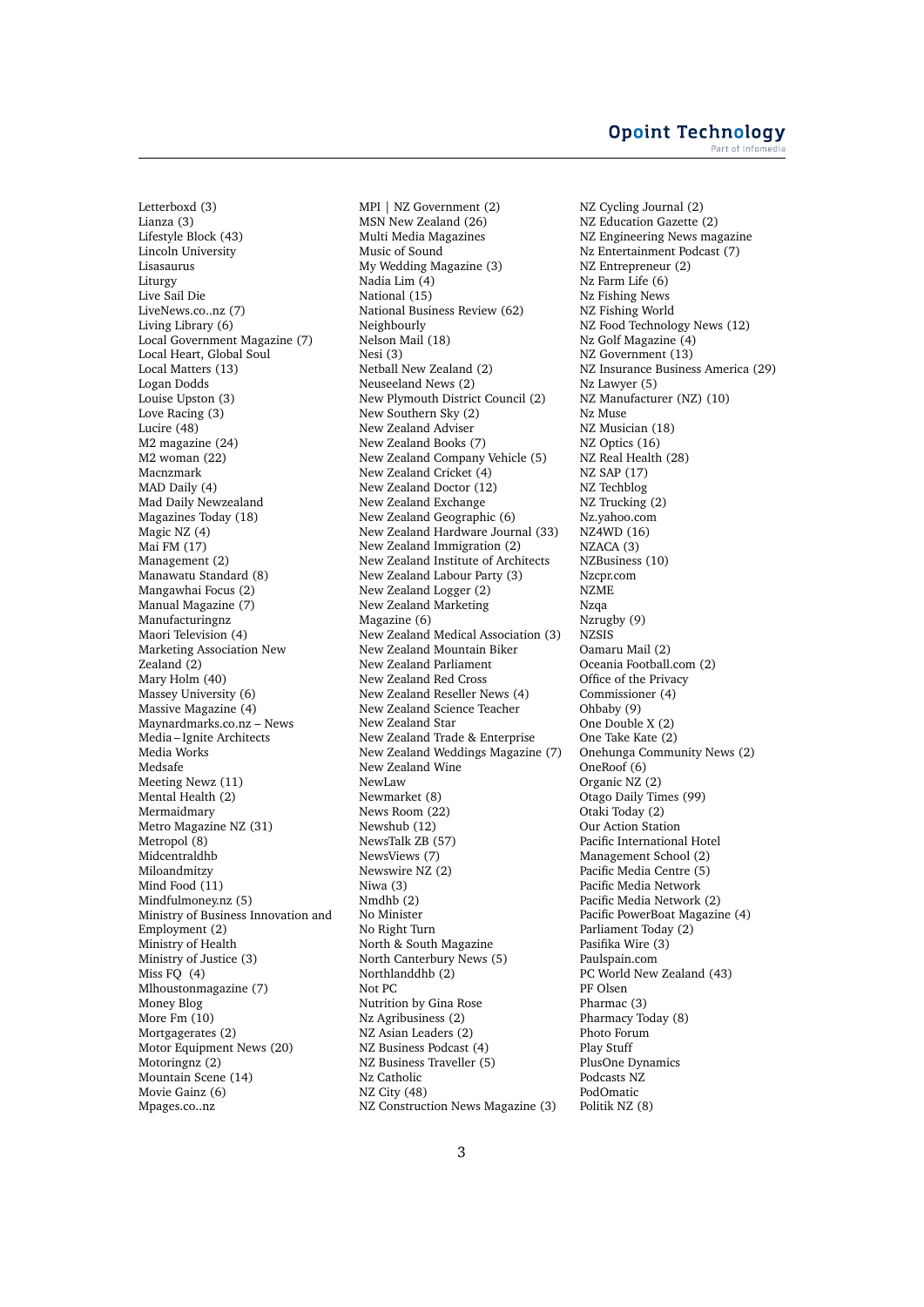Ponsonby News (2) Ppta (3) Pregnancy Bump & Baby (6) Prendos.co.nz – Articles Presbyterian Children and Families Ministry (2) Presbyterian Church of Aotearoa New Zealand (2) Presbyterian Youth Ministry (4) Pretty Beautiful (5) Pretty Much Geeks Prime TV Productselector Property Noise Propertyandbuild.com (10) Propertytalk.com Publicaddress.net Pundit (9) QT Magazine (33) Quarrying and Miningmag (5) Rabobank (2) RadiatorGo – MTA (5) Radio Active FM (2) Radio Hauraki (17) Raglan Chronicle Rangitoto observer.co..nz Ravensdown (2) Raymond Chan Wine Reviews (2) Rcg.co..nz Red Carpet NZ (6) Regional News Kiwi Remix Magazine (6) Reneenaturally Blog Renewsnz (15) Renovate Mag (5) Reserve Bank Of New Zealand (2) Resource Management Law Association (2) Restaurant & Café (14) Retail Dimension (7) Retail NZ (3) Reveal Yourself (2) RiskinfoNZ (2) RNZ (48) Rotorua Now (24) Rova Royal Society of New Zealand (2) Rural Living Rural News Group (15) Rv travel lifestyle magazine (4) **SAFE** Safe Travel Safety News Magazine (11) Sail World (9) Sail World Cruising (2) Salient Samoa Times (6) Santander SANZAAR Super Rugby Sauce (5) Scdhb School News (12)

Sciblogs (7) Science Media Centre (6) Scion Research (2) Scoop New Zealand News (17) Scott Simpson (2) Screenscribe Screenz (5) Sea Food Seafood New Zealand (3) Secret Auckland (7) Secret Wellington (10) SecurityBrief NZ Settled.govt.nz (3) Shane Reti Shane the Gamer (27) Sharechat (3) Shindig.nz (36) Shore Channel Show Circuit Magazine SKY Sport Sniffers.co..nz (4) Sounz (2) Southern Presbyterians (2) Southernhealth (2) Southland Express (6) Southland Times (9) Spaceworks (4) Sparknz (2) Spasifikmag News (5) Spicy Pulp (10) Spoke Magazine (8) Sportzhub St Heliers Centre (4) St John's in the City Presbyterian Church (2) StadiumDB.com StopPress (8) Streamtime (5) Studio Pacific Architecture Stuff (231) Stylemagazine Success & Prosperity Blog (9) Sunlive (32) Supermarket News (27) Superrugby (2) Sustainability Matters (2) Swimming New Zealand (2) Synergia Talk Vietnam (12) Talking Southern Auckland Taranaki Daily News (9) Tarmac Life Taxpayers' Union Tdhb (2) Te Ao Maori News (18) Te Awamutu News (4) Te Hiku Media Te Puni Kokiri (Eng) (4) Te Rūnanga o Ngai Tahu (10) Teachers Matter Magazine Tearaway (18) Tech Podcast NZ (2)

Techblog (17) Temuka Telegraph Tertiary Education Commission (12) The 13th Floor (13) The Alternative Commentary Collective (2) The Arts Foundation (2) The Beauty Book (10) The Best Nest (16) The Big Idea (5) The Breeze (4) The Campaign For Better Transport (2) The Civilian (9) The Coconet TV (11) The Daily Blog (9) The Denizen (7) The Design Chaser The Diversity Blog The Edge (6) THE EMPIRE (17) The Ensign (6) The Feed (4) The Fringe The Headliner (2) The Hits (30) The Independent Wine Monthly The Informant (8) The Interiors Addict (20) The Last Fashion Bible (19) The Mercury Bay Informer The Modern Girl (2) The Motorhood The Movie Army The New Zealand Herald (279) The News (6) The Oh Nine The Pantograph Punch (2) The Platform The Press NZ (20) The Record (2) The Register Newzealand (10) The Reimaru Files (24) The Residents The Rock NZ The Silver Bullet (2) The Sleek Avenue The Sound (5) The Southland App The Speakeasy (9) The Spinoff (24) The Standard (7) The Style Insider The Treasury The University of Auckland (18) The University of Waikato (6) The Waikato Independent (6) The Wanaka App (2) The Warehouse The Weekend Sun (28) The Wine Writer (2) The Yoga Connection